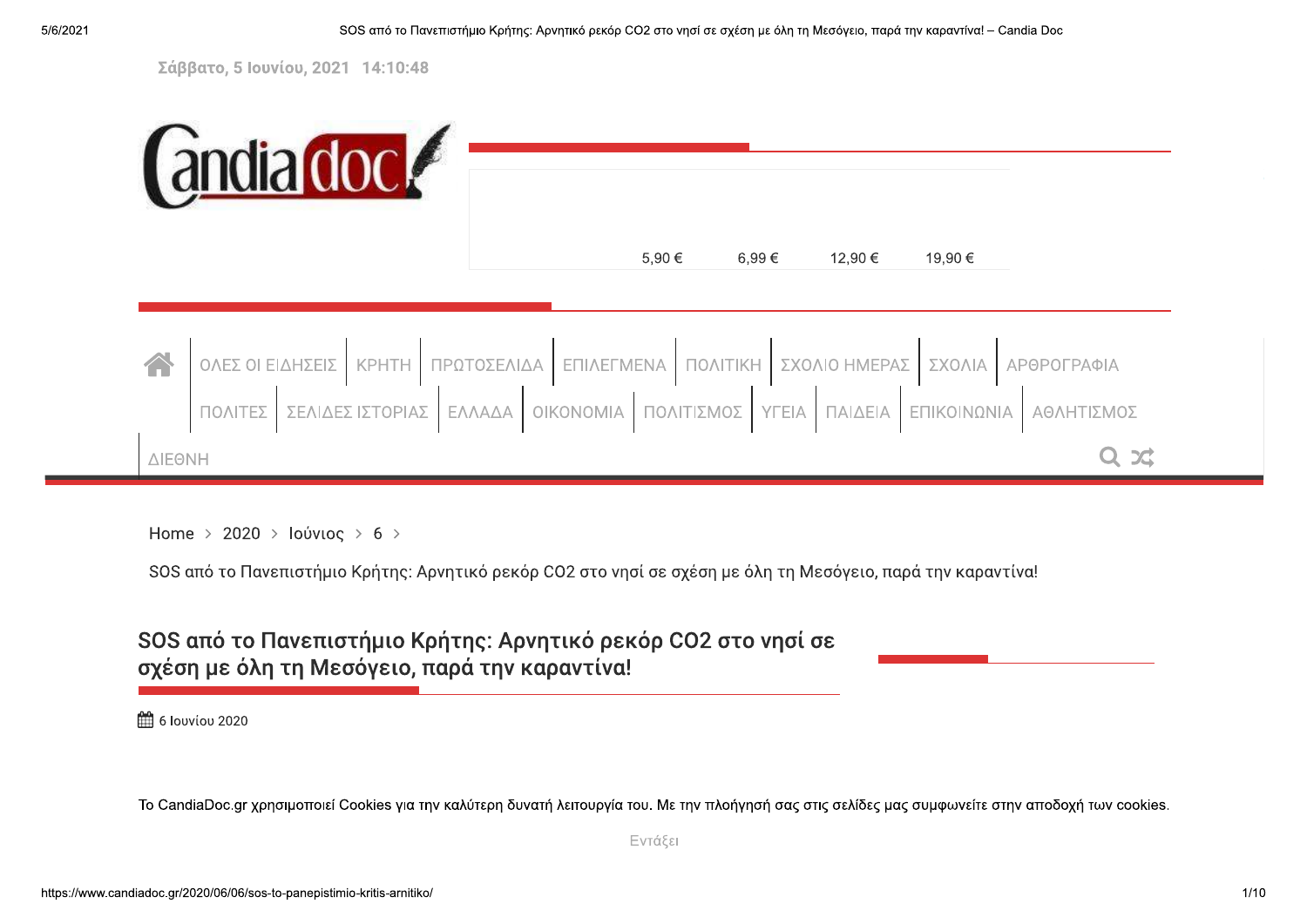



Με αφορμή την ημέρα περιβάλλοντος, το Τμήμα Χημεία του Πανεπιστημίου Κρήτης, με ανακοίνωση την οποία υπογράφει η καθηγήτρια Μαρία Κανακίδου, δημοσιοποιεί νέα μέγιστη παρατηρούμενη μηνιαία τιμή για το CO<sub>2</sub> (διοξείδιο του άνθρακα) στη λεκάνη της Μεσογείου για το μήνα Μάρτιο του 2020 στα 418,9 μέρη στο εκατομμύριο όπως καταγράφηκε στο σταθμό περιβαλλοντικών ερευνών του Πανεπιστημίου Κρήτης στο Φινοκαλιά Λασιθίου (εικόνα). Η τιμή των 418,9 μέρη στο εκατομμύριο αποτελεί τη μέγιστη μηνιαία που έχει καταγραφεί από το 2002 οπότε και ξεκίνησαν οι παρατηρήσεις ατμοσφαιρικού υποβάθρου στο Φινοκαλιά, που συνθέτουν και τη μεγαλύτερη χρονοσειρά νια όλη την ανατολική Μεσόνειο

Το CandiaDoc.gr χρησιμοποιεί Cookies για την καλύτερη δυνατή λειτουργία του. Με την πλοήγησή σας στις σελίδες μας συμφωνείτε στην αποδοχή των cookies.



**G MINOAN LINES** 

Απευθείας Δρομολόγια



 $\overline{3}$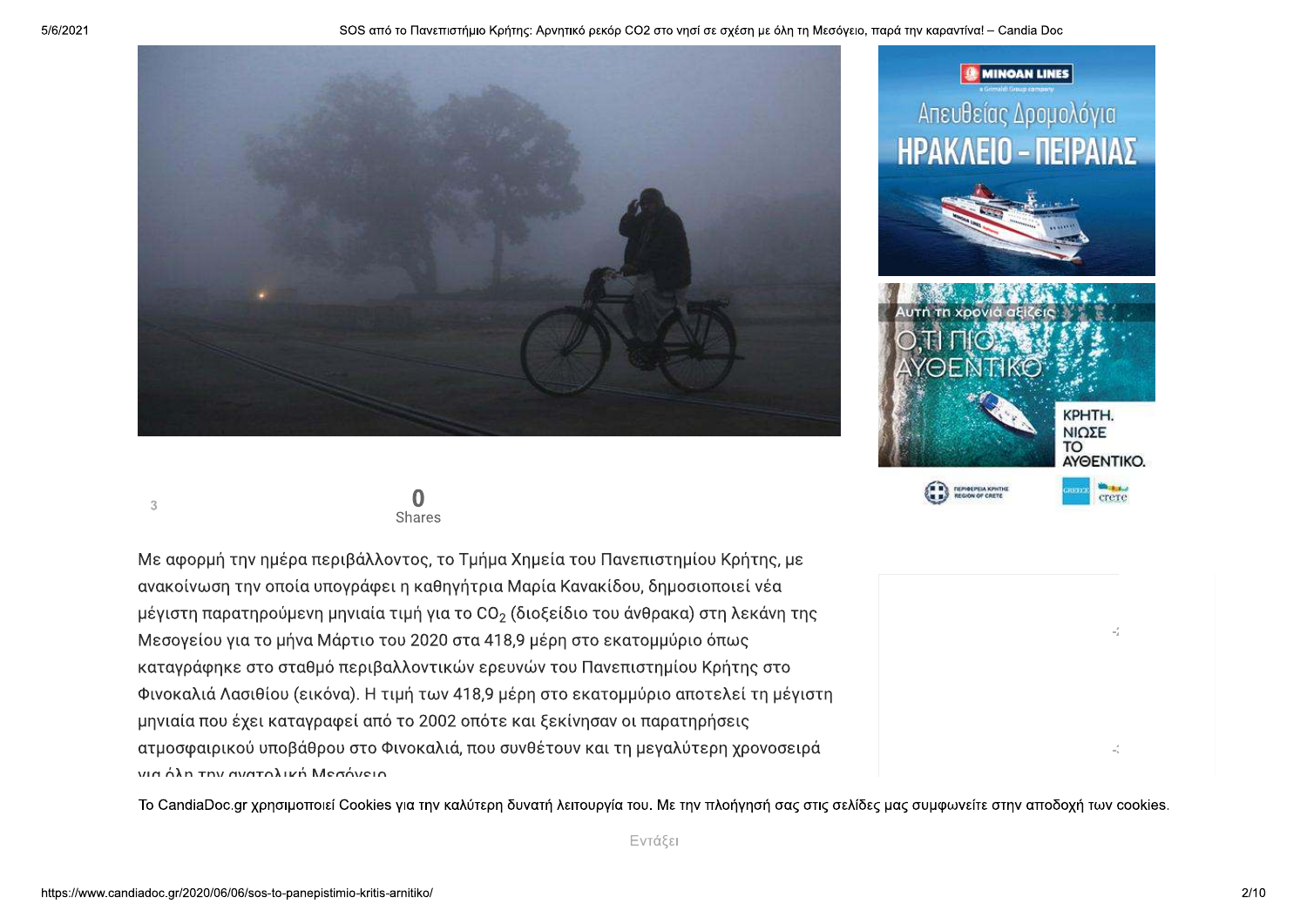

Παρά τη μείωση των εκπομπών αερίων του θερμοκηπίου λόγω των περιορισμών κατά τη διάρκεια της πανδημίας COVID-19, οι συγκεντρώσεις του CO<sub>2</sub> συνέχισαν την ανοδική τους τάση. Η παρατήρηση αυτή είναι συνέπεια του μεγάλου χρόνου ζωής του στην ατμόσφαιρα (περίπου ένας αιώνας) και των μηχανισμών ανάδρασης (πχ αποθήκευση στα θάλασσα και επανεκπομπή με μείωση των συγκεντρώσεων). Αποτελεί επιπλέον μια υπενθύμιση ότι η

Το CandiaDoc.gr χρησιμοποιεί Cookies για την καλύτερη δυνατή λειτουργία του. Με την πλοήγησή σας στις σελίδες μας συμφωνείτε στην αποδοχή των cookies.

Εντάξει

Ποια Ευρώπη και ποια Ελλάδα;

**⊗ ⊓orauó**